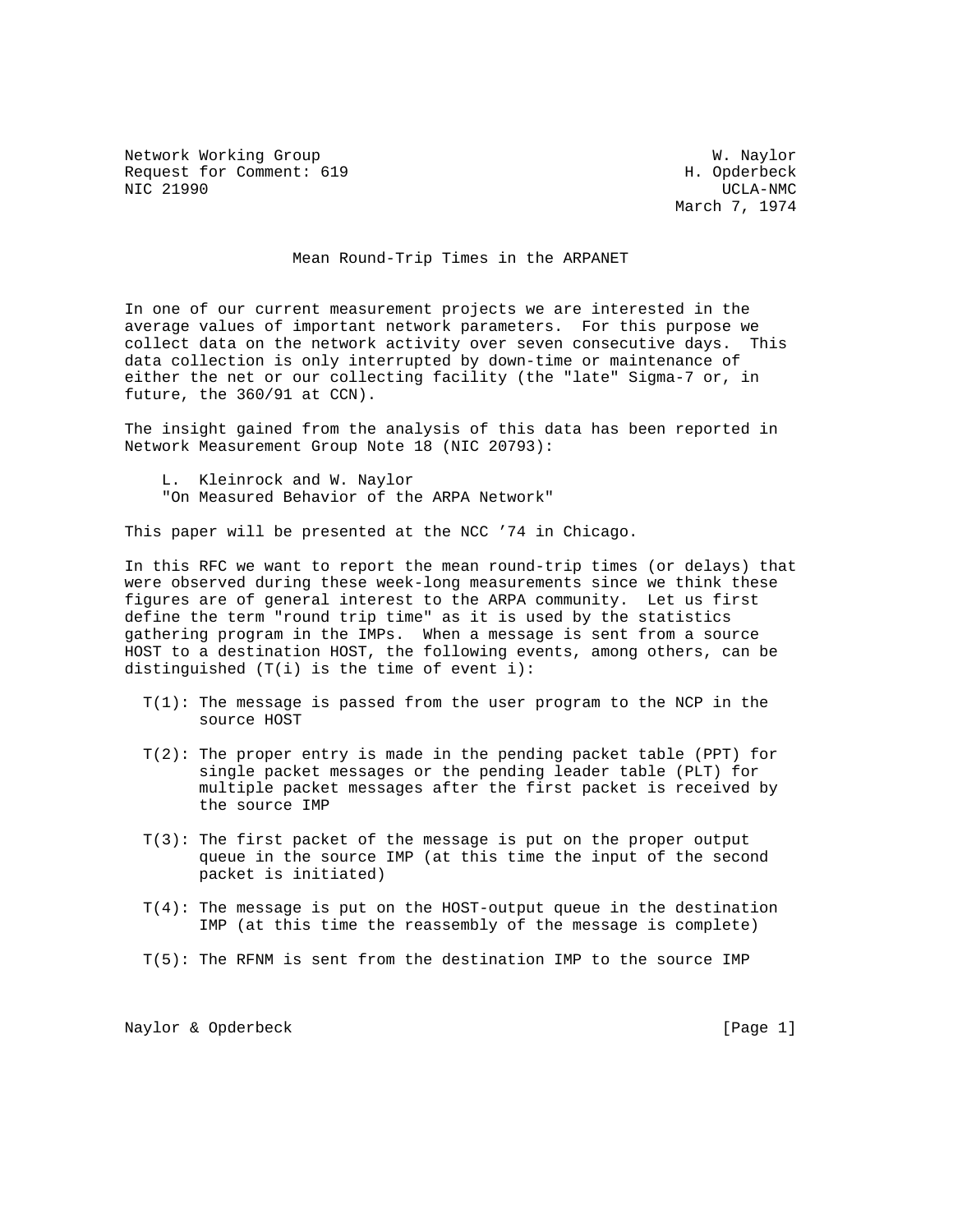T(6): The RFNM arrives at the source IMP

T(7): The RFNM is accepted by the source HOST

The time intervals  $T(i)-T(i-1)$  are mainly due to the following delays and waiting times:

 $T(2)-T(1)$ : -HOST processing delay

 -HOST-IMP transmission delay for the 32-bit leader -Waiting time for a message number to become free (only four messages can simultaneously be transmitted between any pair of source IMP - destination IMP) -Waiting time for a buffer to become free (there must be more than three buffers on the "free buffer list") -HOST-IMP transmission delay for the first packet -Waiting time for an entry in the PPT or PLT to become available (there are eight entries in the PPT and twelve in the PLT table)

 $T(3)-T(2)$ : -Waiting time for a store-and-forward (S/F) buffer to become free (the maximum number of S/F-buffers is 20). -Waiting time for a logical ACK-channel to become free (there are 8 logical ACK-channels for each physical channel).

 -For multiple packet messages, waiting time until the ALLOCATE is received (unless an allocation from a previous multiple-packet message still exists; such an allocation is returned in the RFNM and expires after 125 msec)

- $T(4)-T(3)$ : -Queuing delay, transmission delay, and propagation delay in all the IMPs and lines in the path from source IMP to destination IMP -Possibly retransmission delay due to transmission errors or lack of buffer space (for multiple packet messages the delays for the individual packets overlap)
- $T(5) T(4)$ : -Queuing delay in the destination IMP -IMP-HOST transmission delay for the first packet -For multiple-packet messages, waiting time for reassembly buffers to become free to piggy-back an ALLOCATE on the RFNM (if this waiting time exceeds one second then the RFNM is sent without the ALLOCATE)
- $T(6) T(5)$ : -Queuing delay, transmission delay, and propagation delay for the RFNM in all the IMPs and lines in the path from destination IMP to source IMP

Naylor & Opderbeck [Page 2]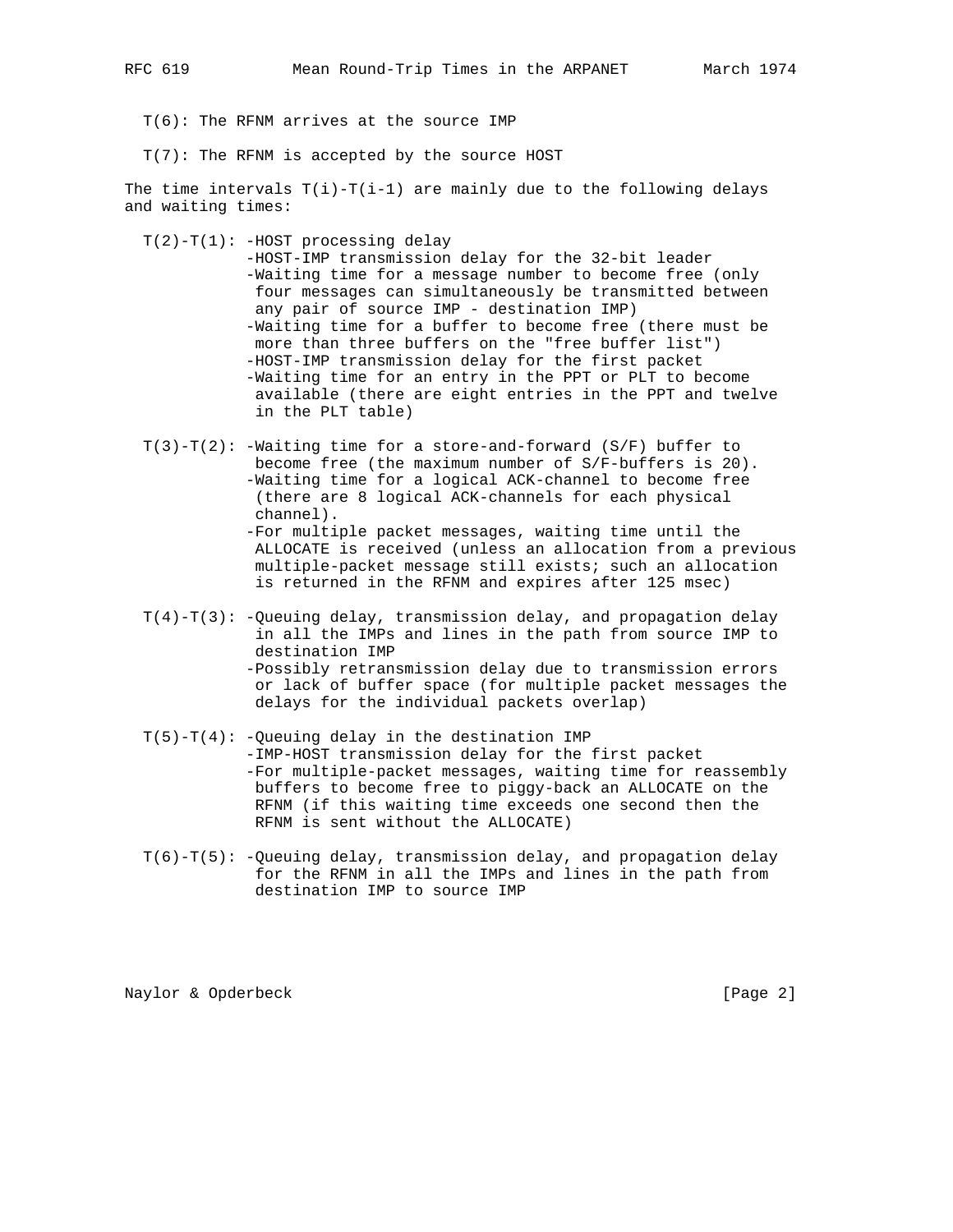T(7)-T(6): -Queuing delay for the RFNM in the source IMP -IMP-HOST transmission delay for the RFNM

IMP processing delays are not included in this table since they are usually very small. Also, some of the abovementioned waiting times reduce to zero in many cases, e.g. the waiting time for a message number to become available and the waiting time for a buffer to become free.

If the source and destination HOSTs are attached to the same IMP, this table can be simplified as follows:

| $T(2)-T(1)$ : as before   |                                                                           |
|---------------------------|---------------------------------------------------------------------------|
|                           | $T(3) - T(2)$ : for multiple packet messages: waiting time until          |
|                           | reassembly space becomes available (there are up to 66                    |
|                           | reassembly buffers)                                                       |
|                           | $T(4) - T(3)$ : for multiple packet messages: HOST-IMP transmission delay |
|                           | for packets $2,3,$                                                        |
| $T(5) - T(4)$ : as before |                                                                           |
| $T(6)-T(5): 0$            |                                                                           |
| $T(7)-T(6)$ : as before   |                                                                           |
|                           |                                                                           |

Up to now we have neglected the possibility that a single packet message is rejected at the destination IMP because of lack of reassembly space. If this occurs, the single packet message is treated as a request for buffer space allocation and the time interval  $T(3) - T(2)$  increased by the waiting time until the corresponding "ALLOCATE" is received.

The round trip time (RTT) is now defined as the time interval  $T(6)-T(2)$ . Note that the RTT for multiple packet messages does include the waiting time until the ALLOCATE is received. It does, however, not include the source HOST processing delay (i.e. delays in the NCP), the HOST-IMP transmission delay, and the waiting time until a message number becomes available. Note also, that the RFNM is sent after the first packet of a multiple packet message has been received by the destination HOST.

Let us now turn to the presentation of the average round trip times as they were measured during continuous seven-day periods in August and December '73. In August, an average number of 2935 messages/minute were entering the ARPANET. The overall mean round trip delay for all these messages was 93 milliseconds (msec). The corresponding numbers for December were 2226 messages/minute and 200 msec. An obvious question that immediately arises is: why did the average round trip delay more than double while the rate of incoming messages decreased? The answer to this question can be found in the large round trip delays for the status reports that are sent from each IMP to the NCC. Each IMP sends, on the average, 2.29 status reports per minute to the NCC. Since there

Naylor & Opderbeck [Page 3]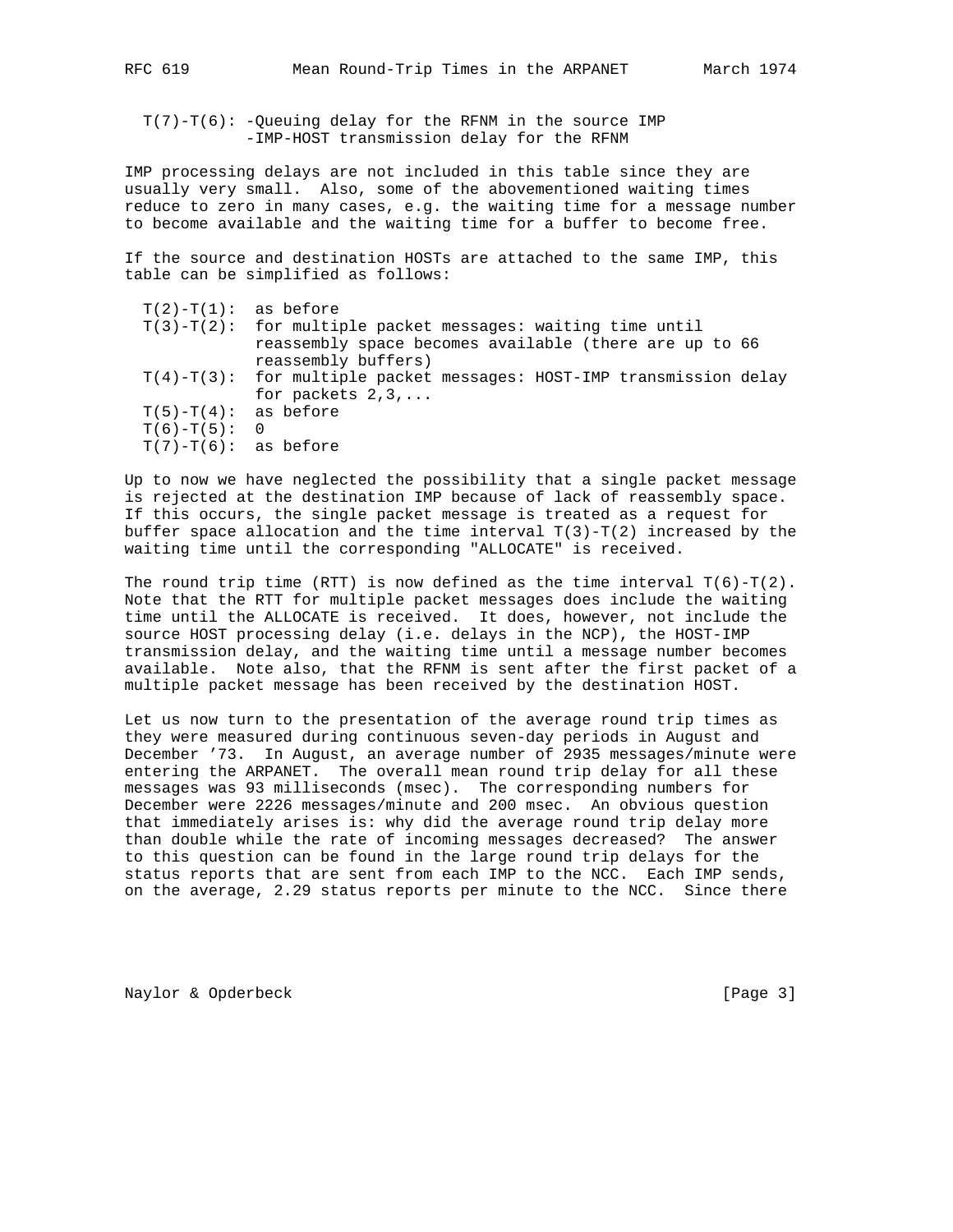were 45 sites connected to the net in December, a total of 103.05 status reports per minute were sent to the NCC. Thus 4.63 percent of all messages that entered the net were status reports.

The average round trip delay for all these status reports in December was 1.66 sec. This number is five to ten times larger than the average round-trip delay for status reports we observed in August. It is not yet clear what change in the collection of status reports caused this increase. One reason appears to be that the number of these reports was doubled between August and December. Since the large round-trip delays of these status reports distort the overall picture somewhat, we are going to present the December data - wherever appropriate - with and without the effect of these delays. (We should point out here that the traffic/delay picture is distorted by the accumulated statistics messages which were collected to produce this data. We have, however, ignored this effect since these measurement messages represent less than 0.3% of the total traffic.) The overall mean round trip delay without the status reports in December is 132 msec. This value is still more than 35 msec larger than the corresponding value for August. However, before we shall attempt to explain this difference we will first present the measured data.

Table 1 shows the mean round trip delay as a function of the number of hops over the minimum-hop path. This minimum number of hops was calculated from the (static) topology of the net as it existed in August and December of last year. The actual number of hops over which any given message travels may, of course, be larger due to network congestion, line failures or IMP failures. In fact, for August we observed a minimum mean path length of 3.24 while the actual measured mean path length was 3.30; in December we observed 4.02 and 4.40, respectively. (See Network Measurement Group Note #18 for an explanation of the computation of actual mean path length.) As expected we observe a sharp increase of the mean round trip delay as the minimum number of hops is increased. Note, however, that the mean round trip delay is not a strictly increasing function of the minimum number of hops.

Table 2 gives the mean round trip delay for messages from a given site. The December data is presented with and without the large delays incurred by the sending of status reports to the NCC. Table 3 shows the mean round trip delay for messages to a given site. The largest round trip delays, in December, were incurred by messages sent to the NCC-TIP since these messages include all the status reports.

Table 4, finally, gives for each site the mean round trip delays to those three destination IMP/TIP's to which the most messages were sent during the seven-day measurement period in December. Let us first say few words about the traffic distribution which is dealt with in more

Naylor & Opderbeck [Page 4]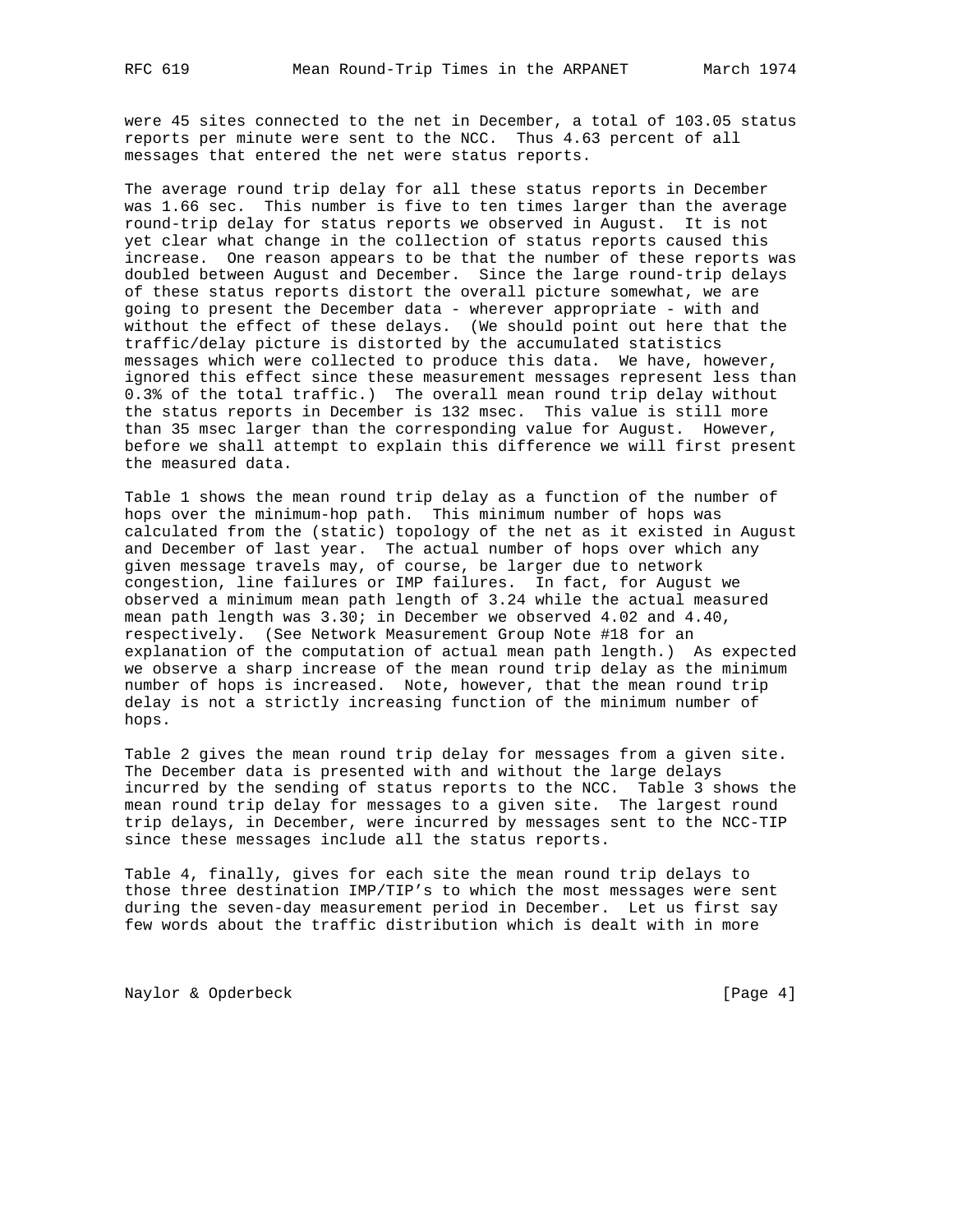detail in Network Measurement Group Note #18. There are several sites which like to use their IMP as a kind of local multiplexer (UTAH, MIT, HARV, CMU, USCT, CCAT, XROX, HAWT, MIT2). For these sites the most favorite destination site is the source IMP itself. For several other sites the most favorite destination site is just one hop away (BBN, AMES, AMST, NCCT, RUTT). Nobody will be surprised that for many sites ISI (ILL, MTRT, ETAT, SDAT, ARPT, RMLT, LONT) or SRI (UCSB, RADT, NBST) is the most favorite site. There are several other sites (SDC, LL, CASE, DOCT, BELV, ABRD, FNWT, LBL, NSAT, TYMT, MOFF, WPAT) which were rather inactive in terms of generating traffic during the seven-day measurement period in December. Most of their messages were status reports sent to the NCC. (Those IMPs, for which the frequency of messages to the NCC-TIP is less than 2.2 messages per minute, were down for some time during the measurement period).

Let us now attempt to give a few explanations for the overall increase in the mean round trip delay between August and December. These explanations may also help to understand the differences in the mean round trip delays for any given source IMP-destination IMP pair as observed in Table 4.

- 1. Frequency of routing messages. Routing messages are the major source of queuing delay in a very lightly loaded net. In August, a routing message was sent every 640 msec. Since a routing message is 1160 bits long, 3.625 percent of the bandwidth of a 50 kbs circuit was used for the sending of routing messages. For randomly arriving packets this corresponds to a mean queuing delay of 0.42 msec per hop. Between August and December the frequency of sending routing messages was made dependent on line speed and line utilization. As a result, routing messages are now sent on a 50 kbs circuit with zero load every 128 msec. This corresponds to a line utilization of 18.125 percent and a mean queuing delay of 2.10 msec. The queuing delay due to routing messages in a very lightly loaded net in December was therefore five times as large as it was in August.
- 2. Traffic matrix. The overall mean round trip delay depends on the traffic matrix. If most of the messages are sent over distances of 0 or 1 hop the overall round trip delay will be small. The heavy traffic between AMES and AMST over a high-speed circuit in August contributed to the small overall mean round trip delay.
- 3. Network topology. The mean round trip delay depends on the number of hops between source-IMP and destination-IMP and therefore on the network topology. Disregarding line or IMP failures, the mean number of hops for a message in August and December was, respectively, 3.24 and 4.02.

Naylor & Opderbeck [Page 5]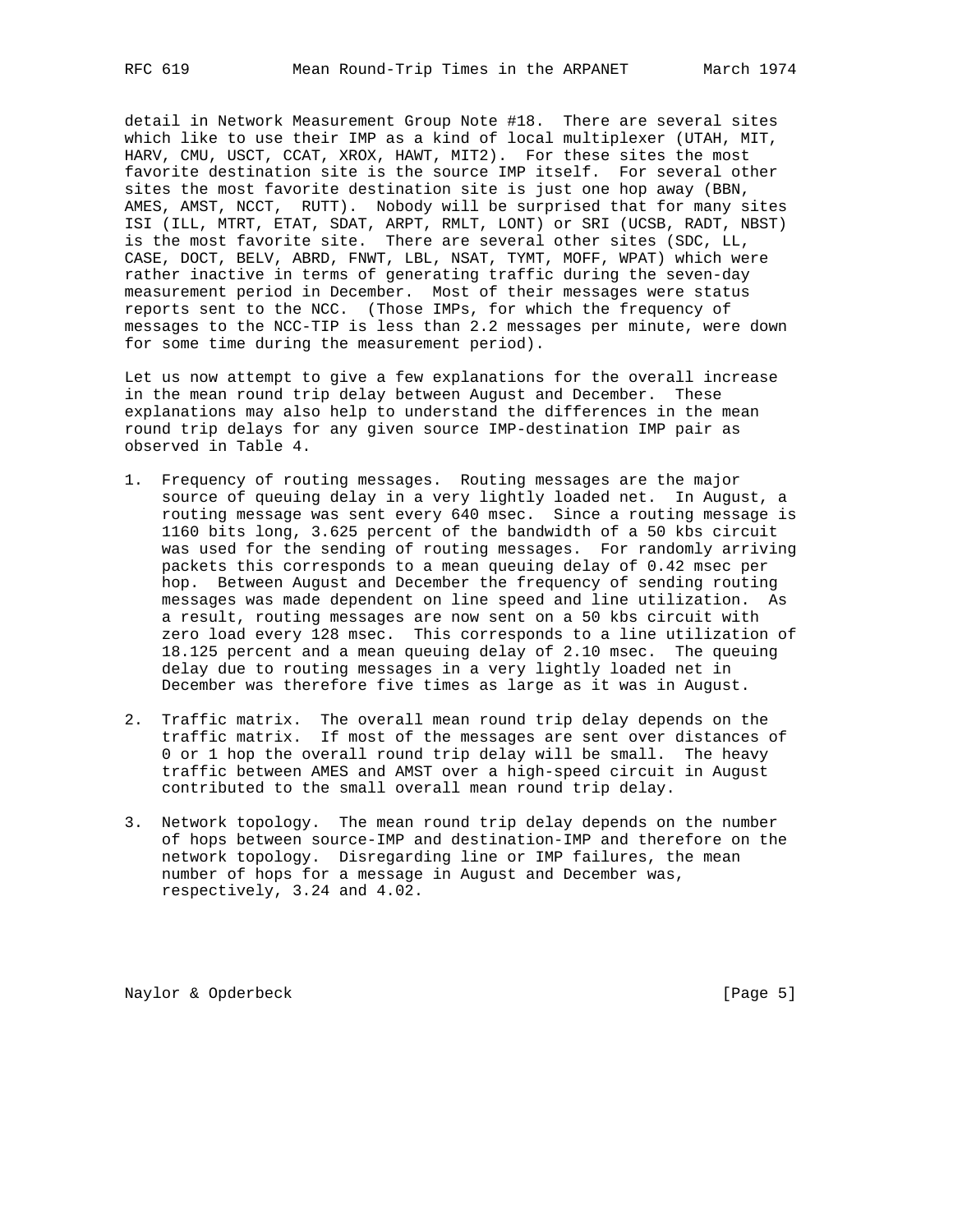- 4. Averaging. The network load, given in number or messages per minute, represents an average over a seven-day period. Even though this number may be small, considerable queuing delays could have been incurred during bursts of traffic.
- 5. Host delays. The round trip delay includes the transmission delay of the first packet from the destination-IMP to the destination- HOST; therefore, the mean round trip delay may be influenced by HOST delays that are independent of the network load.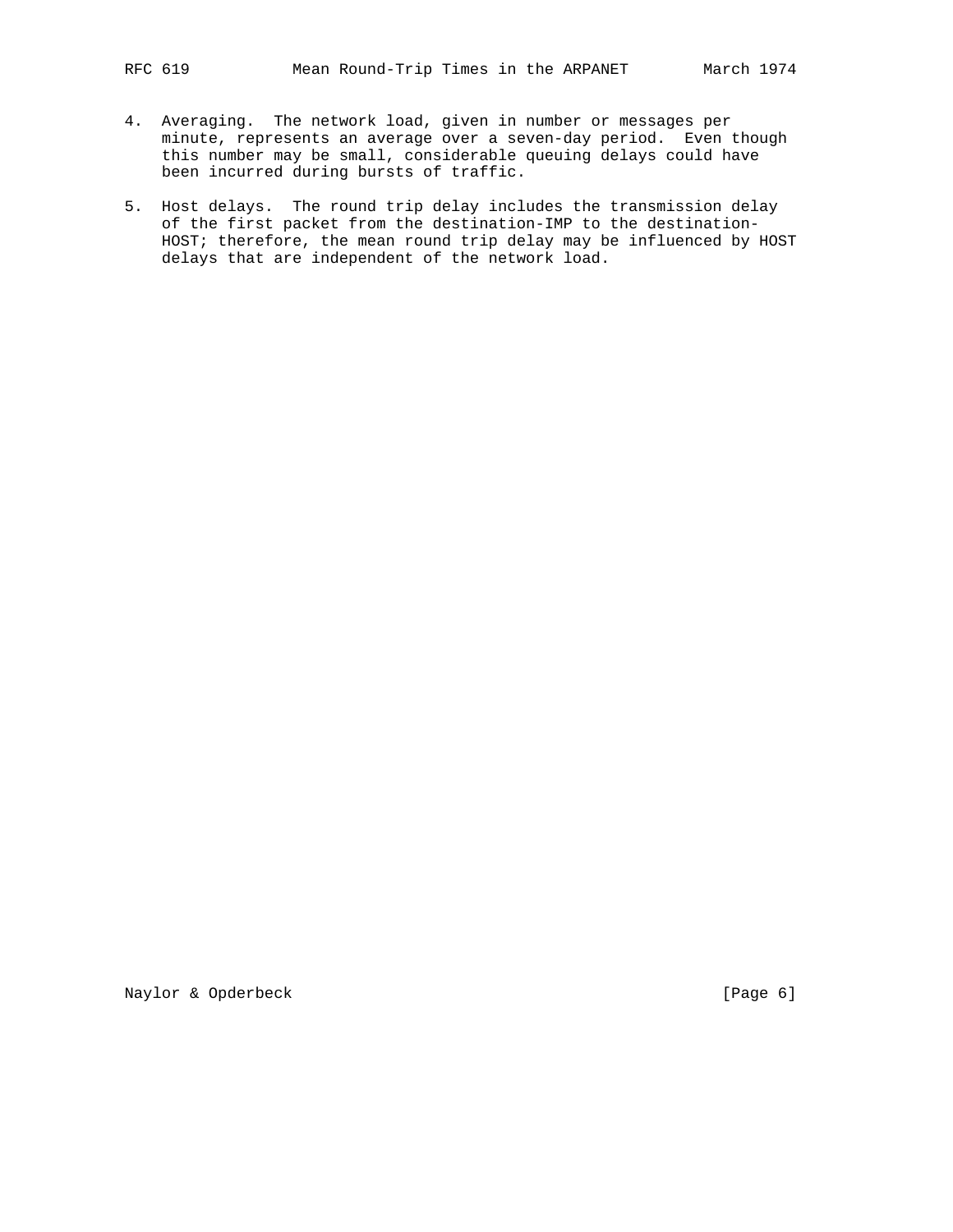## Table 1 Mean Round Trip Delay as a Function of the Number of Hops

|             | #MESSAGES/MINUTE |       |     | #SITE PAIRS |            | MEAN ROUND TRIP DELAY       |                              |
|-------------|------------------|-------|-----|-------------|------------|-----------------------------|------------------------------|
| HOPS        | AUG              | DEC   | AUG | DEC         | <b>AUG</b> | DEC<br>WITH<br>STAT<br>RPTS | DEC<br>W/OUT<br>STAT<br>RPTS |
| O           | 646.9            | 378.3 | 39  | 45          | 27         | 44                          | 41                           |
| $\mathbf 1$ | 487.6            | 288.7 | 86  | 100         | 25         | 65                          | 50                           |
| $\mathbf 2$ | 191.0            | 143.1 | 118 | 138         | 70         | 119                         | 80                           |
| 3           | 380.7            | 226.9 | 148 | 168         | 95         | 131                         | 112                          |
| 4           | 218.5            | 274.1 | 176 | 196         | 102        | 167                         | 119                          |
| 5           | 276.3            | 185.6 | 204 | 228         | 109        | 217                         | 134                          |
| 6           | 183.8            | 136.3 | 210 | 258         | 175        | 355                         | 167                          |
| 7           | 333.6            | 212.7 | 218 | 256         | 178        | 301                         | 240                          |
| 8           | 156.7            | 161.1 | 160 | 234         | 222        | 365                         | 241                          |
| 9           | 59.0             | 160.3 | 102 | 208         | 270        | 308                         | 218                          |
| 10          | 0.6              | 29.9  | 40  | 124         | 331        | 939                         | 410                          |
| 11          | 1.0              | 18.9  | 20  | 46          | 344        | 998                         | 699                          |
| 12          |                  | 10.2  |     | 20          |            | 992                         | 655                          |
| 13          |                  | 0.01  |     | 4           |            | 809                         | 809                          |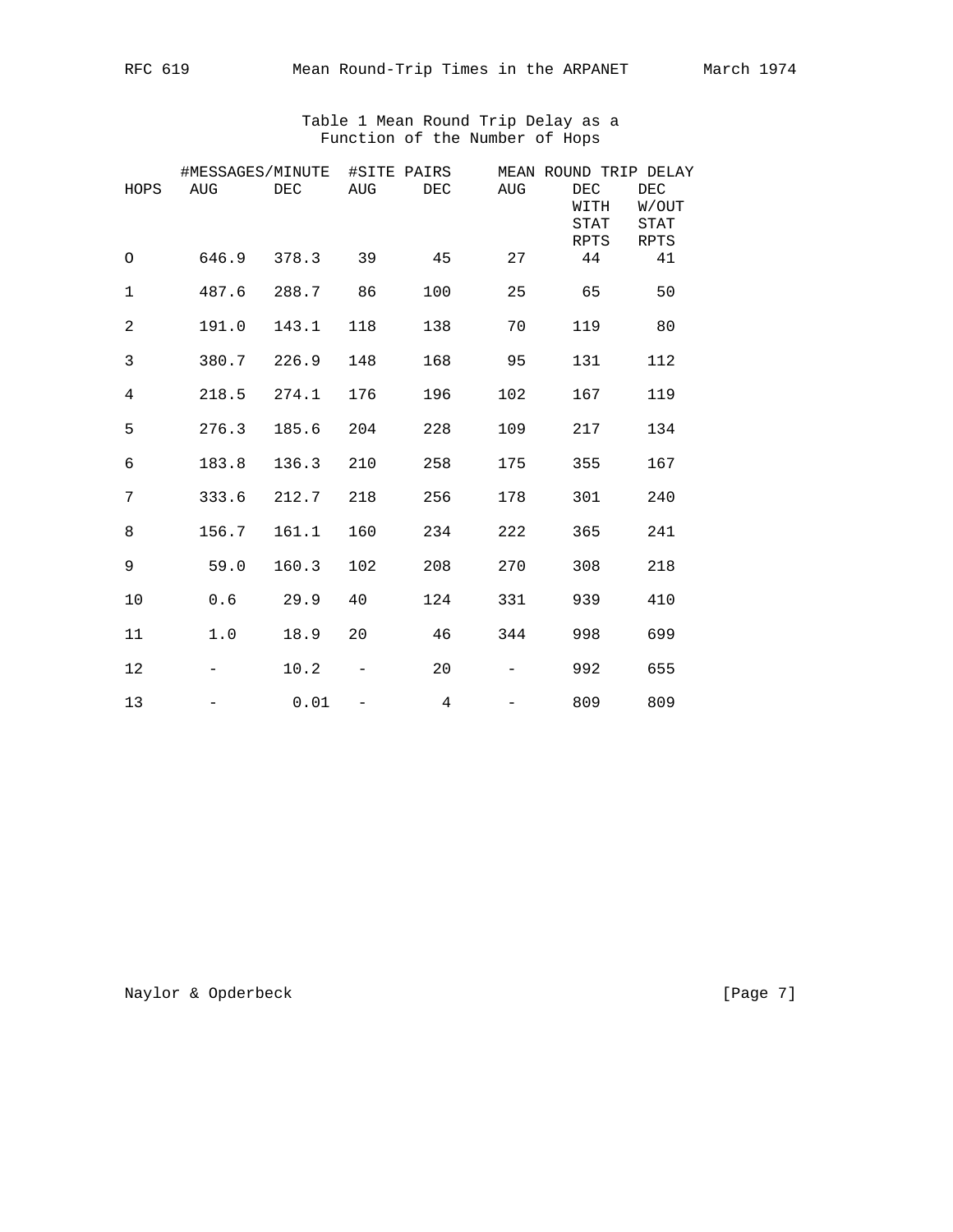Table 2 Mean Round Trip Delays for Messages from a Given Site

|                |              |                          | #MESSAGES/MINUTE |                          | MEAN ROUND TRIP DELAY |                 |
|----------------|--------------|--------------------------|------------------|--------------------------|-----------------------|-----------------|
|                | SITE         | <b>AUGUST</b>            | DECEMBER         | <b>AUGUST</b>            | <b>DECEMBER</b>       | <b>DECEMBER</b> |
|                |              |                          |                  |                          | WITH                  | WITHOUT         |
|                |              |                          |                  |                          | STATUS                | <b>STATUS</b>   |
|                |              |                          |                  |                          | REPORTS               | <b>REPORTS</b>  |
| 1              | <b>UCLA</b>  | 50.7                     | 40.3             | 130                      | 282                   | 165             |
| $\overline{a}$ | SRI          | 377.3                    | 147.9            | 45                       | 189                   | 174             |
| 3              | <b>UCSB</b>  | 80.2                     | 70.3             | 120                      | 221                   | 161             |
| $\overline{4}$ | <b>UTAH</b>  | 27.0                     | 46.2             | 136                      | 247                   | 169             |
| 5              | $_{\rm BBN}$ | 120.4                    | 128.3            | 110                      | 133                   | 133             |
| 6              | MIT          | 120.6                    | 96.9             | 126                      | 160                   | 150             |
| 7              | <b>RAND</b>  | 29.3                     | 34.2             | 127                      | 323                   | 208             |
| 8              | <b>SDC</b>   | 1.7                      | 2.4              | 521                      | 2068                  | 131             |
| 9              | <b>HARV</b>  | 50.3                     | 96.0             | 105                      | 88                    | 72              |
| 10             | LL           | $4.4\,$                  | 6.7              | 201                      | 602                   | 187             |
| 11             | <b>STAN</b>  | 49.7                     | 39.7             | 173                      | 300                   | 191             |
| 12             | ILL          | 26.8                     | 53.4             | 158                      | 216                   | 165             |
| 13             | CASE         | 57.6                     | 2.5              | 138                      | 1592                  | 335             |
| 14             | <b>CMU</b>   | 61.1                     | 59.5             | 153                      | 220                   | 170             |
| 15             | AMES         | 242.4                    | 114.1            | 43                       | 120                   | 81              |
| 16             | AMST         | 304.0                    | 163.0            | 39                       | 94                    | 67              |
| $17$           | <b>MTRT</b>  | 89.5                     | 60.0             | 126                      | 199                   | 142             |
| 18             | RADT         | 27.7                     | 29.1             | 145                      | 273                   | 160             |
| 19             | NBST         | 98.4                     | 48.2             | 118                      | 213                   | 152             |
| 20             | <b>ETAT</b>  | 24.1                     | 20.6             | 119                      | 280                   | 119             |
| 21             | LLL          | $\overline{\phantom{a}}$ | $6.8$            | $\overline{\phantom{a}}$ | 721                   | 169             |
| 22             | ISI          | 372.0                    | 304.4            | 110                      | 147                   | 142             |
| 23             | <b>USCT</b>  | 298.1                    | 210.3            | 60                       | 92                    | 70              |
| 24             | <b>GWCT</b>  | 10.5                     | 14.1             | 144                      | 381                   | 102             |
| 25             | DOCT         | 5.5                      | 7.0              | 236                      | 791                   | 171             |
| 26             | SDAT         | 14.7                     | 22.9             | 164                      | 322                   | 177             |
| 27             | <b>BELV</b>  | 1.3                      | 2.4              | 243                      | 1469                  | 466             |
| 28             | ARPT         | 57.9                     | 64.3             | 84                       | 150                   | 93              |
| 29             | ABRD         | 1.3                      | $2.4\,$          | 183                      | 1402                  | 554             |
| 30             | <b>BBNT</b>  | 40.8                     | 10.0             | 75                       | 372                   | 124             |
| 31             | <b>CCAT</b>  | 177.7                    | 86.7             | 83                       | 147                   | 115             |
| 32             | XROX         | 56.8                     | 71.7             | 79                       | 136                   | 78              |
| 33             | <b>FNWT</b>  | 2.3                      | 3.5              | 347                      | 1466                  | 174             |
| 34             | LBL          | 1.2                      | 2.7              | 384                      | 1653                  | 621             |
| 35             | <b>UCSD</b>  | 11.9                     | 19.3             | 237                      | 413                   | 205             |
| 36             | <b>HAWT</b>  | 27.5                     | 5.2              | 654                      | 569                   | 476             |
| 37             | RMLT         | 10.4                     | 13.0             | 122                      | 387                   | 97              |
| 40             | <b>NCCT</b>  | $\overline{\phantom{0}}$ | 59.3             |                          | 110                   | 97              |
| 41             | <b>NSAT</b>  | 0.6                      | 3.4              | 1022                     | 1870                  | 1056            |
| 42             | LONT         | $\overline{a}$           | 20.8             |                          | 998                   | 848             |
| 43             | <b>TYMT</b>  |                          | 3.7              |                          | 1352                  | 157             |

Naylor & Opderbeck [Page 8]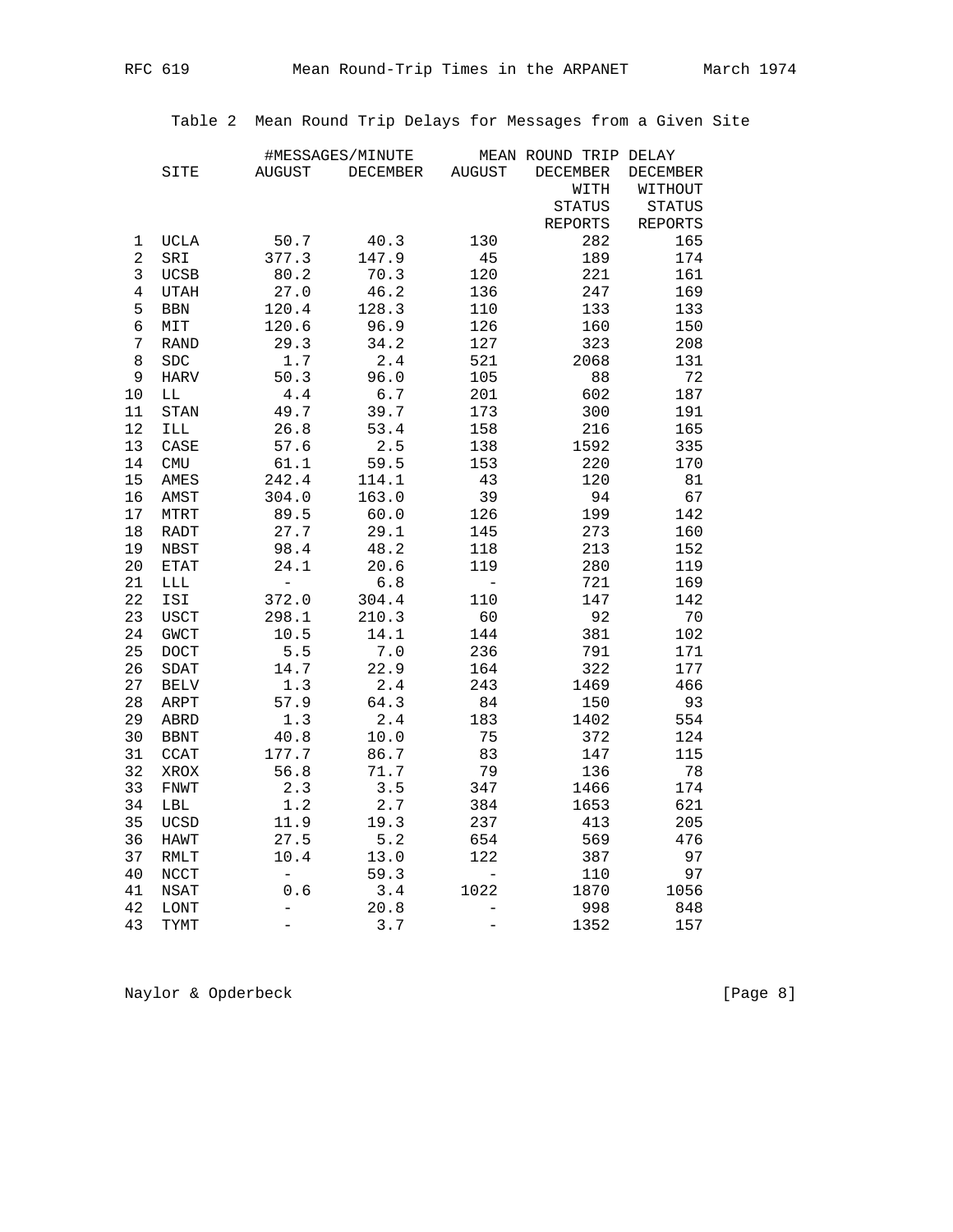|    | RFC 619 |                          |      | Mean Round-Trip Times in the ARPANET | March 1974 |  |
|----|---------|--------------------------|------|--------------------------------------|------------|--|
| 44 | MIT2    | $\overline{\phantom{0}}$ | 5.6  | 720                                  | 100        |  |
| 45 | MOFF    |                          | 2.4  | 1982                                 | 447        |  |
| 46 | RUTT    |                          | 22.4 | 2.71                                 | 153        |  |
| 47 | WPAT    | $\overline{\phantom{0}}$ | 2.7  | 1399                                 | 380        |  |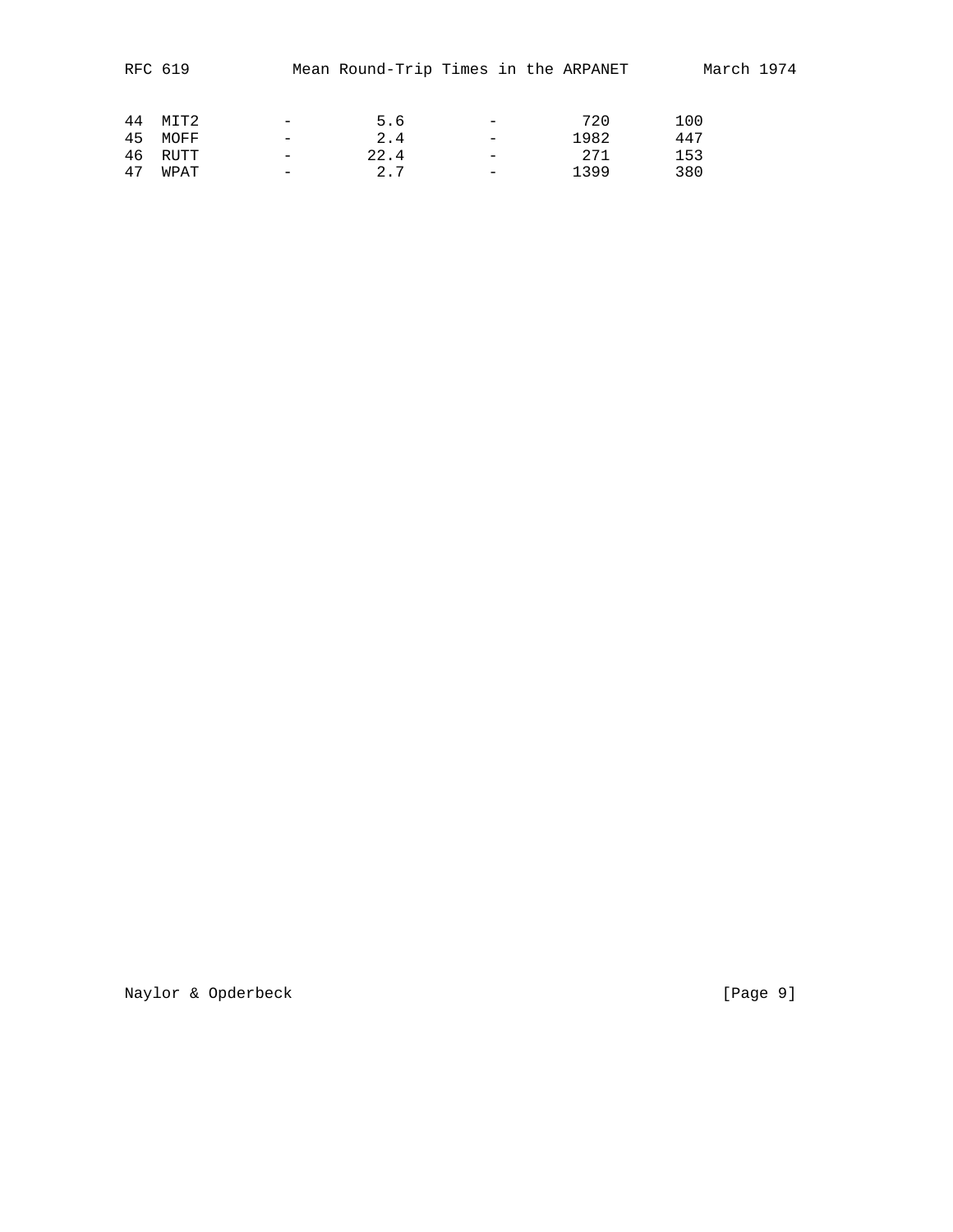|    |                            |                               | Table 3 Mean Round Trip Delay for Messages to a Given Site<br>#MESSAGES/MINUTE MEAN ROUND TRIP DELAY |            |          |  |
|----|----------------------------|-------------------------------|------------------------------------------------------------------------------------------------------|------------|----------|--|
|    | SITE                       | <b>AUGUST</b>                 | DECEMBER                                                                                             | AUGUST     | DECEMBER |  |
| 1  | UCLA                       | 57.1                          | 43.5                                                                                                 | 134        | 209      |  |
| 2  | SRI                        | 382.3                         | 149.4                                                                                                | 45         | 158      |  |
| 3  | <b>UCSB</b>                | 61.1                          | 59.1                                                                                                 | 117        | 138      |  |
| 4  | UTAH                       | 28.1                          | 50.4                                                                                                 | 128        | 159      |  |
| 5  | BBN                        | 160.8                         | 149.2                                                                                                | 185        | 110      |  |
| 6  | MIT                        | 150.4                         | 107.1                                                                                                | 116        | 130      |  |
| 7  | RAND                       | 22.6                          | 25.0                                                                                                 | 95         | 161      |  |
| 8  | ${\tt SDC}$                | 1.7                           | 0.8                                                                                                  | 149        | 174      |  |
| 9  | HARV                       | 59.3                          | 98.3                                                                                                 | 101        | 70       |  |
| 10 | LL                         | 4.6                           | 5.2                                                                                                  | 195        | 202      |  |
| 11 | STAN                       | 65.3                          | 40.6                                                                                                 | 135        | 162      |  |
| 12 | ILL                        | 29.1                          | 69.8                                                                                                 | 156        | 149      |  |
| 13 | CASE                       | 52.6                          | 4.0                                                                                                  | 127        | 262      |  |
| 14 | CMU                        | 74.8                          | 68.9                                                                                                 | 135        | 165      |  |
| 15 | AMES                       | 210.3                         | 117.2                                                                                                | 40         | 75       |  |
| 16 | AMST                       | 316.7                         | 135.0                                                                                                | 38         | 86       |  |
| 17 | MTRT                       | 77.7                          | 51.7                                                                                                 | 130        | 151      |  |
| 18 | RADT                       | 23.4                          | 23.9                                                                                                 | 142        | 202      |  |
| 19 | NBST                       | 92.2                          | 39.5                                                                                                 | 125        | 169      |  |
| 20 | ETAT                       | 25.4                          | 22.8                                                                                                 | 110        | 111      |  |
| 21 | LLL                        | $\mathcal{L} = \mathcal{L}$ . | 3.7                                                                                                  | $\sim$ $-$ | 185      |  |
| 22 | ISI                        | 361.9                         | 299.2                                                                                                | 107        | 130      |  |
| 23 | USCT                       | 298.1                         | 190.6                                                                                                | 60         | 68       |  |
| 24 | GWCT                       | 10.5                          | 7.3                                                                                                  | 144        | 122      |  |
| 25 | <b>DOCT</b>                | 5.5                           | 4.2                                                                                                  | 236        | 187      |  |
| 26 | SDAT                       | 13.3                          | 19.7                                                                                                 | 149        | 177      |  |
| 27 | BELV                       | 0.9                           | 0.9                                                                                                  | 196        | 285      |  |
| 28 | ARPT                       | 55.4                          | 58.3                                                                                                 | 78         | 95       |  |
| 29 | ABRD                       | 1.3                           | 0.7                                                                                                  | 183        | 271      |  |
| 30 | <b>BBNT</b>                | 40.8                          | 6.4                                                                                                  | 75         | 159      |  |
| 31 | CCAT                       | 177.7                         | 76.3                                                                                                 | 83         | 119      |  |
| 32 | XROX                       | 56.8                          | 75.3                                                                                                 | 79         | 69       |  |
| 33 | FNWT                       | 2.3                           | $1.4\,$                                                                                              | 347        | 165      |  |
| 34 | LBL                        | 1.2                           | 0.9                                                                                                  | 384        | 305      |  |
| 35 | UCSD                       | 11.9                          | 24.0                                                                                                 | 237        | 157      |  |
| 36 | HAWT                       | 27.5                          | 5.0                                                                                                  | 654        | 458      |  |
| 37 | RMLT                       | 10.4                          | 11.0                                                                                                 | 122        | 97       |  |
| 40 | $\ensuremath{\text{NCCT}}$ |                               | 140.1                                                                                                |            | 1263     |  |
| 41 | NSAT                       | 0.6                           | 1.6                                                                                                  | 1022       | 918      |  |
| 42 | LONT                       |                               | 17.3                                                                                                 |            | 855      |  |
| 43 | TYMT                       |                               | 1.6                                                                                                  |            | 160      |  |
| 44 | MIT2                       |                               | 3.9                                                                                                  |            | 83       |  |
| 45 | MOFF                       |                               | $0.2$                                                                                                |            | 219      |  |
| 46 | RUTT                       |                               | 14.7                                                                                                 |            | 153      |  |
| 47 | WPAT                       |                               | $0.5$                                                                                                |            | 282      |  |

Naylor & Opderbeck [Page 10]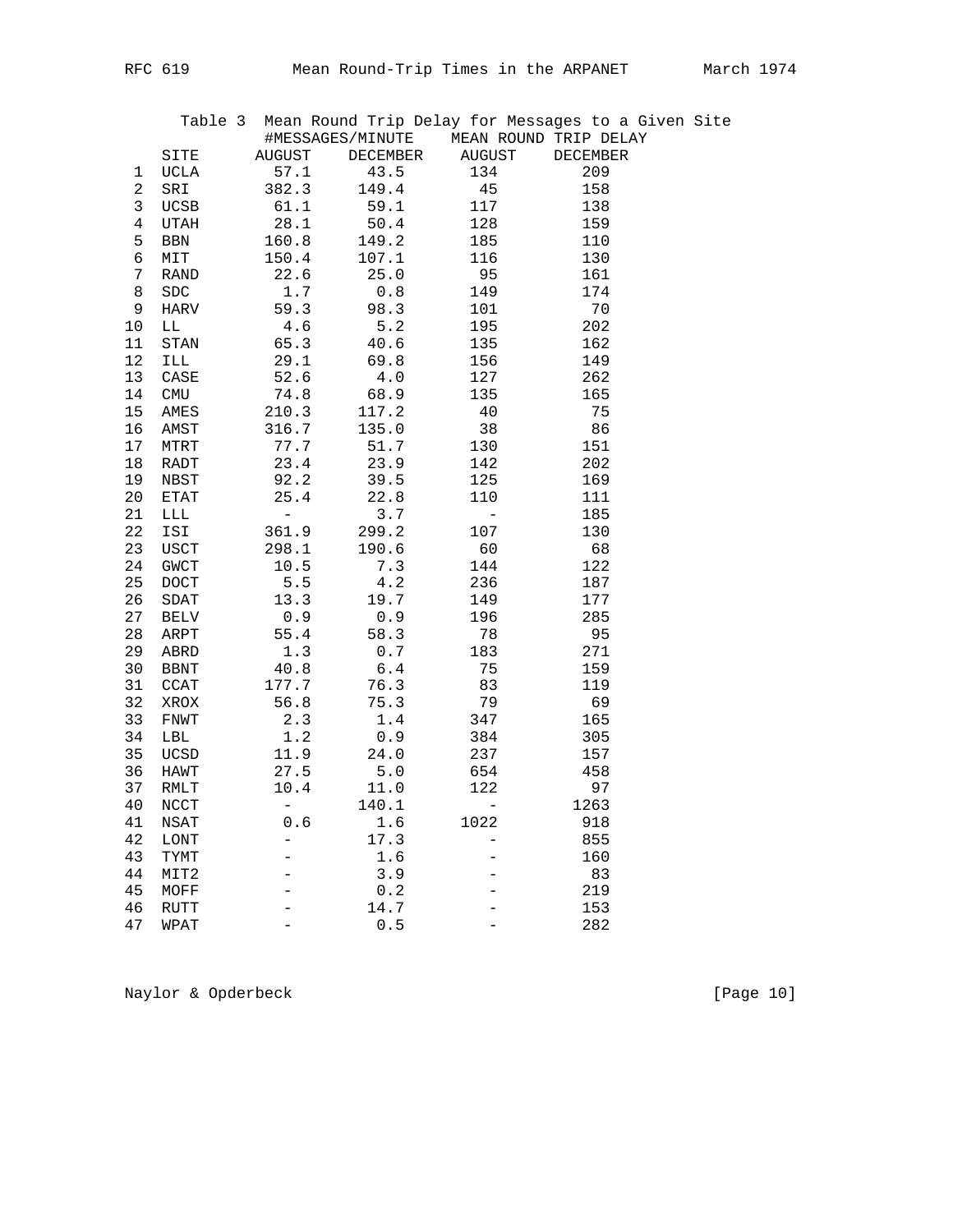Table 4 Mean Round Trip Delay to the Three Most Favorite Sites

|        |                                                                                                                                                                                                                    |     | #MESSAGES/MINUTE MEAN ROUND TRIP DELAY                                                                                         |     |            |  |
|--------|--------------------------------------------------------------------------------------------------------------------------------------------------------------------------------------------------------------------|-----|--------------------------------------------------------------------------------------------------------------------------------|-----|------------|--|
|        | FROM SITE TO SITE AUGUST DECEMBER AUGUST DECEMBER                                                                                                                                                                  |     |                                                                                                                                |     |            |  |
| 1 UCLA | 1 RAND 10.8 9.4 57 92<br>26 SDAT 5.6 5.9 157 191                                                                                                                                                                   |     |                                                                                                                                |     |            |  |
|        |                                                                                                                                                                                                                    |     |                                                                                                                                |     |            |  |
|        |                                                                                                                                                                                                                    |     | 22 ISI 3.1 3.1 99 146                                                                                                          |     |            |  |
|        | 2 SRI 12 RADT 16.6 19.5                                                                                                                                                                                            |     |                                                                                                                                |     | 142 163    |  |
|        | 17 MTRT                                                                                                                                                                                                            |     |                                                                                                                                |     | 161        |  |
|        |                                                                                                                                                                                                                    |     | 17 MTRT 21.9 18.7 140<br>2 SRI 266.1 17.5 14                                                                                   |     | 69         |  |
|        | 3 UCSB 2 SRI 8.1 17.8 72 68<br>22 ISI 18.1 17.0 75 86                                                                                                                                                              |     |                                                                                                                                |     |            |  |
|        |                                                                                                                                                                                                                    |     |                                                                                                                                |     |            |  |
|        |                                                                                                                                                                                                                    |     | 14 CMU 16.6 11.8 140 152                                                                                                       |     |            |  |
|        | $\begin{tabular}{cccccc} 4 & UTAH & & & 4 & UTAH & & 3.5 & & 13.5 & 136 \\ & & 22 & IST & & 3.7 & & 4.8 & 131 \\ & & 5 & BBN & & 4.2 & & 4.1 & 168 \end{tabular}$                                                  |     |                                                                                                                                |     | 136 27     |  |
|        |                                                                                                                                                                                                                    |     |                                                                                                                                |     | 165<br>204 |  |
|        |                                                                                                                                                                                                                    |     |                                                                                                                                |     |            |  |
|        | 5 BBN 40 NCCT                                                                                                                                                                                                      |     | $\begin{array}{cccccc} 40 & \text{NCCT} & & - & & 81.4 & & - & 105 \\ 5 & \text{BBN} & & 12.5 & & 19.7 & 102 & 37 \end{array}$ |     |            |  |
|        |                                                                                                                                                                                                                    |     |                                                                                                                                |     |            |  |
|        | 9 HARV 0.5 9.2 22 37                                                                                                                                                                                               |     |                                                                                                                                |     |            |  |
|        | 6 MIT 6 MIT 40.6 24.0 81 85                                                                                                                                                                                        |     |                                                                                                                                |     |            |  |
|        | 23 USCT 9.8 13.9 150 173<br>9 HARV 1.7 12.0 63 88                                                                                                                                                                  |     |                                                                                                                                |     |            |  |
|        |                                                                                                                                                                                                                    |     |                                                                                                                                |     |            |  |
|        | 7 RAND 1 UCLA 12.5 10.4 54 96<br>16 AMST 0.8 2.6 99 190                                                                                                                                                            |     |                                                                                                                                |     |            |  |
|        |                                                                                                                                                                                                                    |     |                                                                                                                                |     |            |  |
|        |                                                                                                                                                                                                                    |     | 40 NCCT $-$ 2.5 $-$                                                                                                            |     | 1941       |  |
|        | $\begin{array}{ccccccccc} 8 \text{ SDC} & & & 40 \text{ NCCT} & & - & & 2.2 & & - & 2217 \\ & & 1 \text{ UCLA} & & 0.2 & & 0.2 & & 110 & & 136 \\ & & & 8 \text{ SDC} & & 0.01 & & 0.01 & & 93 & & 13 \end{array}$ |     |                                                                                                                                |     |            |  |
|        |                                                                                                                                                                                                                    |     |                                                                                                                                |     |            |  |
|        |                                                                                                                                                                                                                    |     |                                                                                                                                |     |            |  |
|        | 9 HARV 9 HARV 7.6 50.5 49 21<br>2 MIT 1.6 11.9 62 85                                                                                                                                                               |     |                                                                                                                                |     |            |  |
|        |                                                                                                                                                                                                                    |     |                                                                                                                                |     |            |  |
|        | 5 BBN 1.6 9.5 56 37                                                                                                                                                                                                |     |                                                                                                                                |     |            |  |
|        | 10 LL $\begin{array}{cccccc} 40 & \text{NCCT} & - & 2.2 & - \\ 10 & \text{LL} & 1.5 & 1.8 & 238 \\ 24 & \text{GWCT} & 0.04 & 0.6 & 146 \end{array}$                                                                |     |                                                                                                                                |     | 1420       |  |
|        |                                                                                                                                                                                                                    |     |                                                                                                                                |     | 135        |  |
|        |                                                                                                                                                                                                                    |     |                                                                                                                                |     | 80         |  |
|        | 11 STAN 14 CMU 3.0<br>14 CMU 3.0 7.0 215 207<br>4 UTAH 0.2 5.5 117 117                                                                                                                                             |     |                                                                                                                                |     |            |  |
|        |                                                                                                                                                                                                                    |     |                                                                                                                                |     |            |  |
|        | 6 MIT                                                                                                                                                                                                              | 6.5 | 5.0                                                                                                                            | 186 | 225        |  |

Naylor & Opderbeck [Page 11]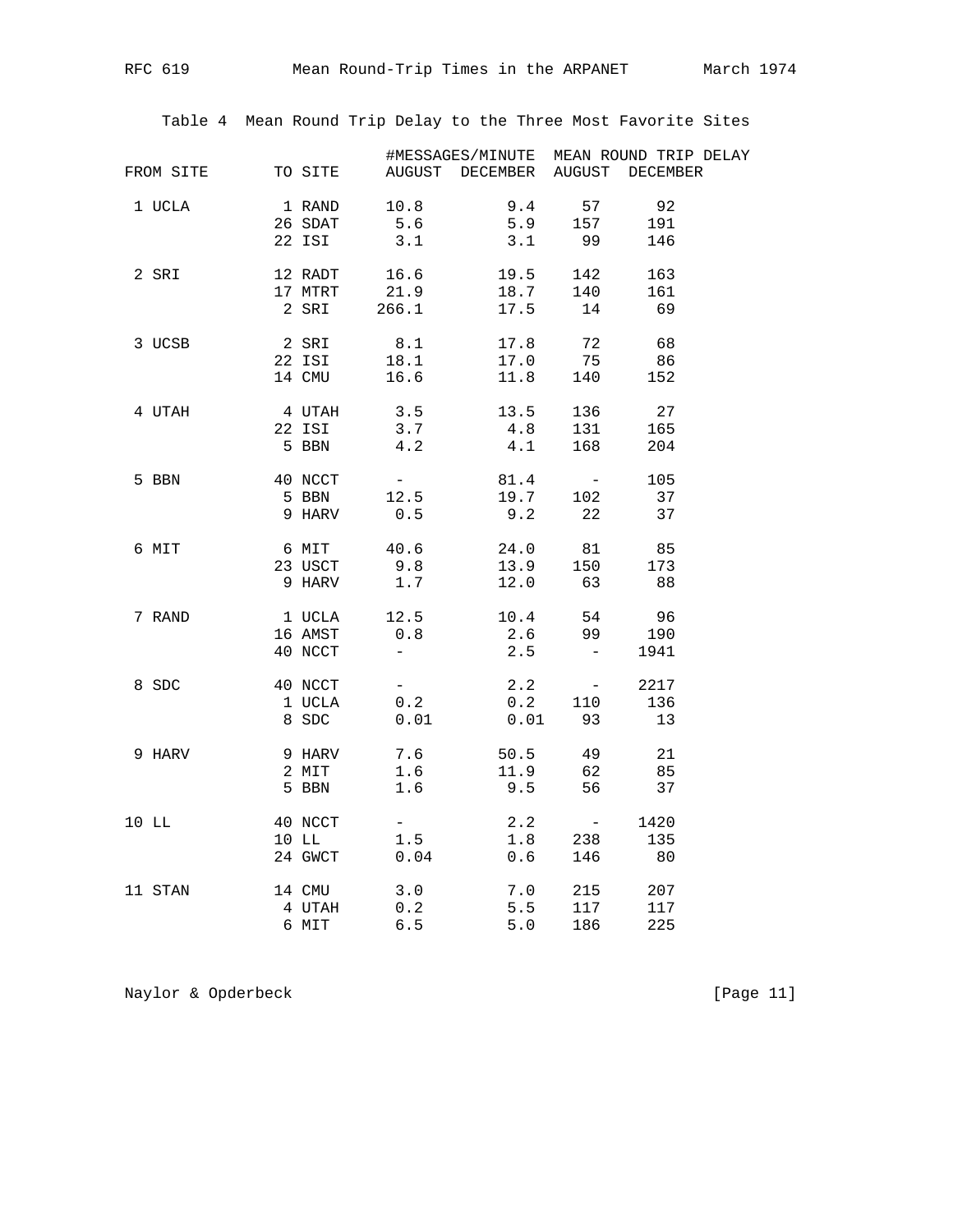| RFC 619  |         | Mean Round-Trip Times in the ARPANET |                                            |                                                         |      |
|----------|---------|--------------------------------------|--------------------------------------------|---------------------------------------------------------|------|
|          |         |                                      |                                            |                                                         |      |
| 12 ILL   |         | 22 ISI 13.3 20.3 146                 |                                            |                                                         | 142  |
|          |         | 15 AMES 0.8 14.6 109                 |                                            |                                                         | 135  |
|          |         | 35 UCSD 6.7                          | 6.5                                        | 192 269                                                 |      |
| 13 CASE  |         | 40 NCCT -                            |                                            | $2.2 - 1744$                                            |      |
|          |         | 1 UCLA 0.2 0.2 296 400               |                                            |                                                         |      |
|          |         | 2 SRI 7.1 0.01 163 316               |                                            |                                                         |      |
| 14 CMU   |         | 14 CMU 13.8                          | $\begin{array}{c} 23.4 \\ 9.2 \end{array}$ | 129                                                     | 94   |
|          | 3 UCSB  | 13.8                                 | 9.2                                        | 153                                                     | 166  |
|          | 11 STAN | 3.2                                  | 5.1                                        | 193                                                     | 209  |
| 15 AMES  |         | 16 AMST 205.0 65.8 15                |                                            |                                                         | 34   |
|          |         | 12 ILL 1.2 19.6 115                  |                                            |                                                         | 120  |
|          |         | 31 CCAT<br>3.2                       | 4.6                                        | 174                                                     | 230  |
| 16 AMST  |         | 15 AMES 176.8 74.3 13                |                                            |                                                         | 28   |
|          |         | 22 ISI 63.6 33.2 50 69               |                                            |                                                         |      |
|          |         | 32 XROX 13.3 17.4 41 60              |                                            |                                                         |      |
| 17 MTRT  |         | 22 ISI 26.3<br>2 SRI 23.8            | 27.5<br>20.3                               | 115                                                     | 118  |
|          |         |                                      |                                            | 137                                                     | 155  |
|          | 5 BBN   | 3.5                                  | 4.2                                        | 179                                                     | 133  |
| 18 RADT  |         | 2 SRI 17.7 21.7 139                  |                                            |                                                         | 156  |
|          |         | 1 UCLA 0.4 2.3 265 181               |                                            |                                                         |      |
|          | 40 NCCT | $\frac{1}{2}$ and $\frac{1}{2}$      | 2.3                                        | $\alpha_{\rm{max}}=0.000$                               | 1618 |
| 19 NBST  |         | 2 SRI 14.1 12.1 132                  |                                            |                                                         | 163  |
|          |         | 22 ISI 29.6 11.8 100                 |                                            |                                                         | 117  |
|          |         | 5 BBN                                |                                            | 21.6 9.6 71 97                                          |      |
| 20 ETAT  | 22 ISI  | 11.9                                 | 11.3                                       | $\begin{array}{cc} 106 && 107 \\ 99 && 107 \end{array}$ |      |
|          | 24 GWCT | 5.0                                  | 5.9                                        | 99                                                      |      |
|          | 40 NCCT | $\sim$                               | 2.2                                        | $\mathcal{L}^{\mathcal{L}}(\mathcal{L}^{\mathcal{L}})$  | 1602 |
| $21$ LLL | 5 BBN   | $ \,$                                |                                            | $2.9 - 183$                                             |      |
|          | 40 NCCT |                                      | 2.2                                        | $\sigma_{\rm{max}}$                                     | 1847 |
|          | 4 UTAH  |                                      | $0.5$                                      |                                                         | 71   |
| 22 ISI   | 28 ARPT | 26.0                                 | 38.3                                       | 106                                                     | 104  |
|          | 23 USCT | 69.0                                 | 32.7                                       | 80                                                      | 92   |
|          | 16 AMST | 62.0                                 | 28.5                                       | 53                                                      | 87   |
| 23 USCT  | 23 USCT | 160.9                                | 119.2                                      | 19                                                      | 23   |
|          | 22 ISI  | 69.2                                 | 34.1                                       | 78                                                      | 91   |
|          | 6 MIT   | 12.9                                 | 19.6                                       | 135                                                     | 150  |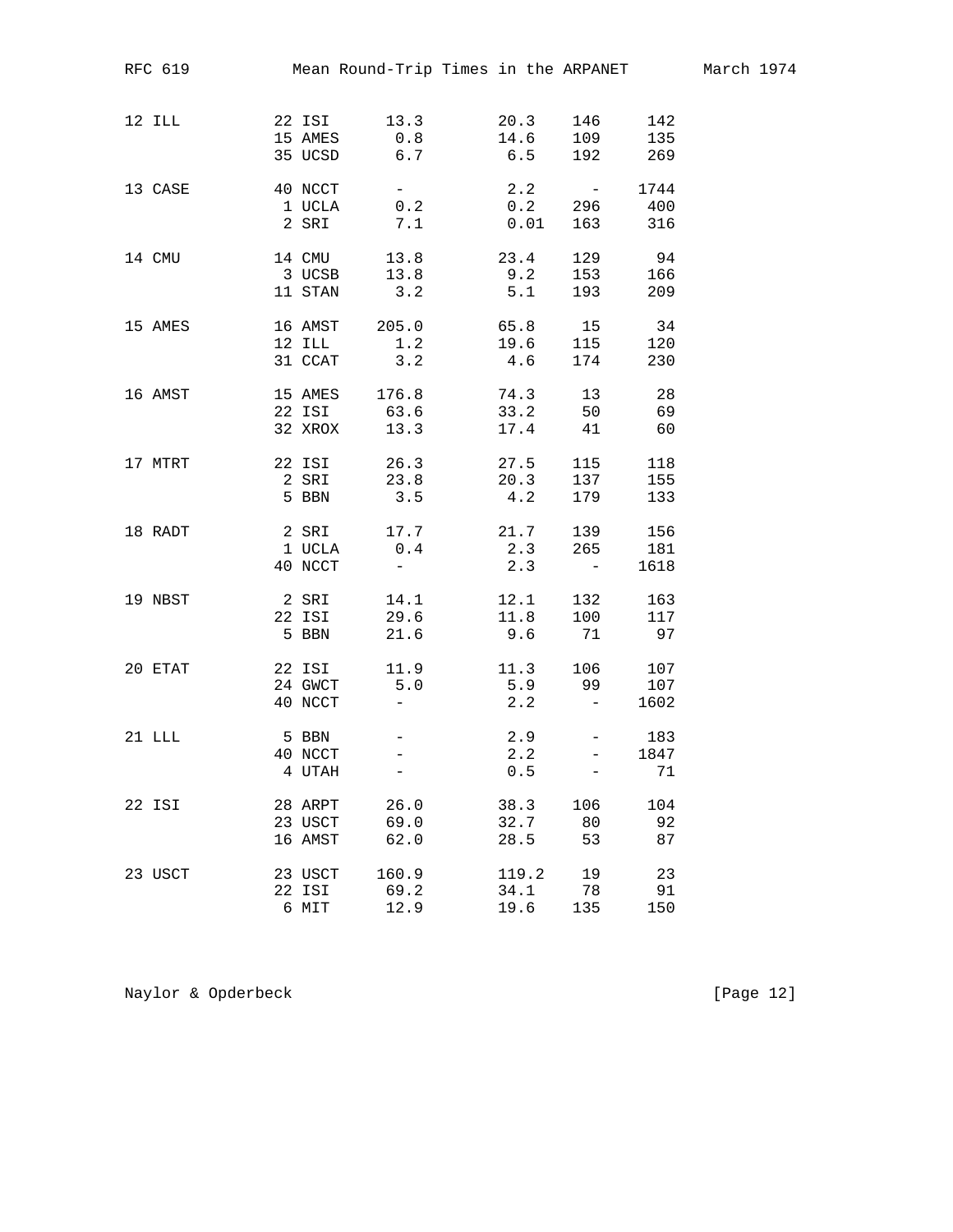| RFC 619                          |                              |                                   |                                                  |     |                   |                     | Mean Round-Trip Times in the ARPANET                                                |                     |  |
|----------------------------------|------------------------------|-----------------------------------|--------------------------------------------------|-----|-------------------|---------------------|-------------------------------------------------------------------------------------|---------------------|--|
| 24 GWCT<br>20 ETAT 6.6           | 10 LL                        | 40 NCCT                           | $\frac{1}{2} \left( \frac{1}{2} \right)$<br>0.03 |     |                   |                     | 10.8 93 91<br>2.1 - 1978<br>0.5 359 115                                             |                     |  |
| $40$ NCCT $-$<br>25 DOCT         |                              | 15 AMES                           |                                                  | 1.9 |                   | 1.2                 | $2.3 - 2091$<br>22 ISI 1.0 1.6 220 118<br>167 198                                   |                     |  |
| 26 SDAT                          | 2 SRI                        | 22 ISI 2.9<br>1 UCLA 5.9<br>1.0   |                                                  |     |                   | 8.7<br>$6.0$<br>4.4 | 154<br>169<br>182                                                                   | 138<br>209<br>184   |  |
| 27 BELV 40 NCCT -                |                              | 1 UCLA 0.1<br>22 ISI              | $\frac{1}{2}$                                    |     |                   | 0.01                | $2.2 -$<br>$0.2$ 405<br>$\mathcal{L}^{\mathcal{L}}$ and $\mathcal{L}^{\mathcal{L}}$ | 1553<br>517<br>325  |  |
| 28 ARPT 22 ISI 27.4 41.6 106 101 |                              |                                   |                                                  |     |                   |                     | 28 ARPT 19.2 13.7 20 35<br>2 SRI 3.3 3.3 139 157                                    |                     |  |
| 29 ABRD                          | 40 NCCT<br>1 UCLA<br>9 HARV  |                                   | 0.2<br>$\frac{1}{2}$ and $\frac{1}{2}$           |     |                   | 2.2                 | $\mathcal{L}_{\text{max}} = 0.0000$<br>0.2 439 562<br>$0.01 - 112$                  | 1461                |  |
| 30 BBNT                          | 40 NCCT<br>22 ISI            | 5 BBN                             | 24.2<br>$\alpha \rightarrow \beta \gamma$<br>4.2 |     |                   | 2.1<br>1.1          | 5.1 36 64<br>$\alpha_{\rm eff} = 0.01$<br>170 217                                   | 1327                |  |
| 31 CCAT 31 CCAT 81.9 28.2 15 31  |                              | 5 BBN 7.8                         |                                                  |     |                   |                     | 22 ISI 31.3 23.3 156 171<br>7.3 45 42                                               |                     |  |
| 32 XROX                          | 16 AMST<br>14 CMU            | 32 XROX 20.2                      | 10.5<br>2.5                                      |     |                   |                     | 36.4 19<br>$13.3$ 69 93<br>$3.0$ 193 251                                            | 15                  |  |
| 33 FNWT<br>40 NCCT               | 9 HARV<br>7 RAND             | $\mathcal{L}_{\text{max}} = 1000$ | 0.01<br>0.3                                      |     | 0.3               | 0.3                 | $2.2 - 2210$<br>208<br>96                                                           | 194<br>171          |  |
| 34 LBL                           | 40 NCCT<br>41 NSAT<br>1 UCLA |                                   | $\overline{\phantom{0}}$<br>0.1                  |     | 2.4<br>0.2<br>0.2 |                     | $\qquad \qquad -$<br>295                                                            | 1814<br>1674<br>478 |  |
| 35 UCSD                          | 12 ILL<br>16 AMST<br>40 NCCT | $\overline{\phantom{0}}$          | 6.0<br>1.7                                       |     | 7.5<br>4.9<br>2.0 |                     | 220<br>120<br>$\overline{\phantom{m}}$                                              | 260<br>172<br>2183  |  |

Naylor & Opderbeck [Page 13]